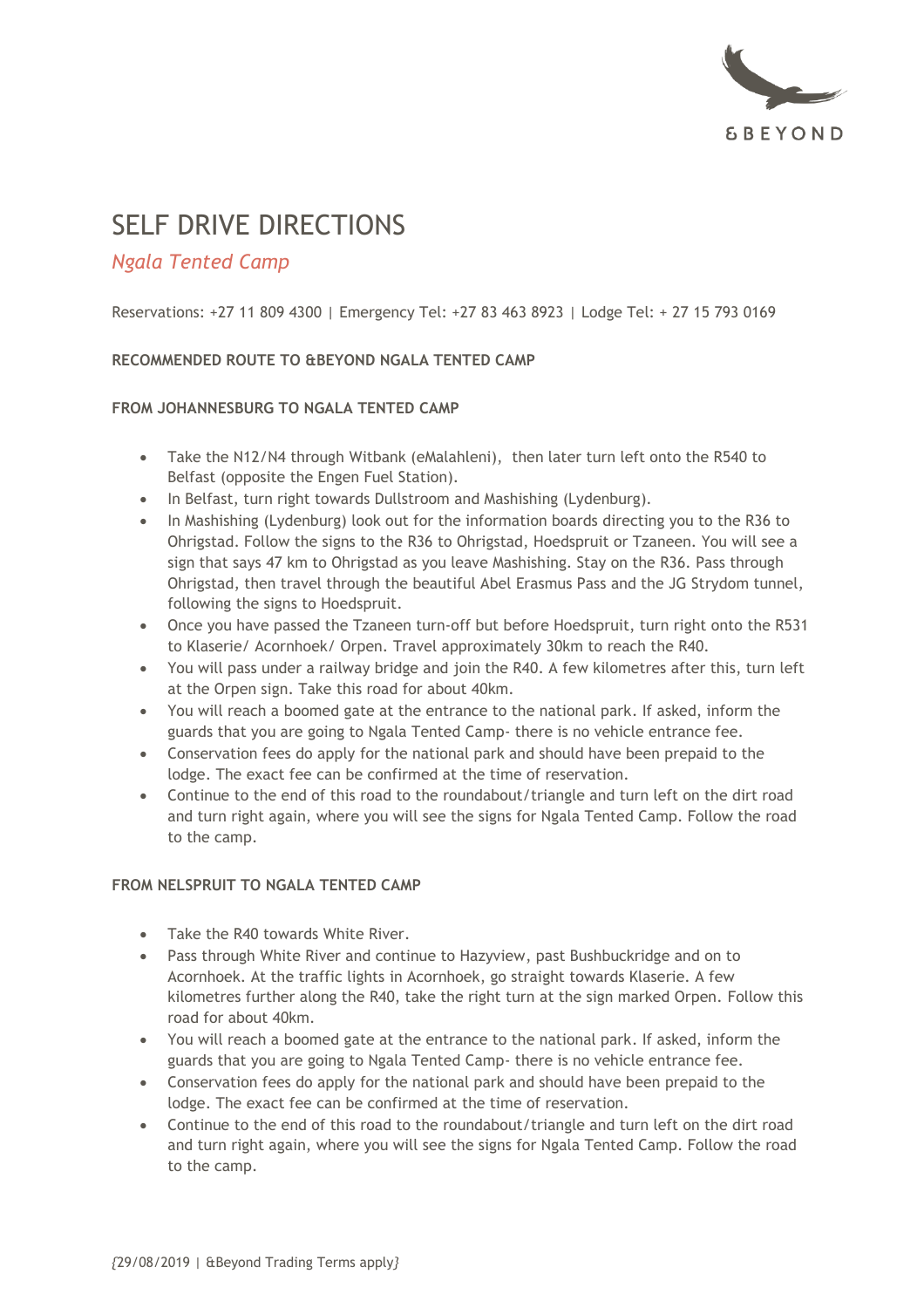#### **FROM HOEDSPRUIT AIRPORT TO NGALA TENTED CAMP**

- Exit the Hoedspruit Airport (Eastgate Airport) and turn right onto Argyle Road towards the R40. At the T-juntion, turn left on the R40 (Klaserie Road) and carry on straight till you get to the next T-Junction.
- At this T–Junction you will turn left again (remaining on the R40). About 2km after this left turn you will see a sign marked Orpen;
- Turn Left at this sign and then follow this road for about 40km.
- You will reach a boomed gate at the entrance to the national park. If asked, inform the guards that you are going to Ngala Tented Camp- there is no vehicle entrance fee.
- Conservation fees do apply for the national park and should have been prepaid to the lodge. The exact fee can be confirmed at the time of reservation.
- Continue to the end of this road to the roundabout/triangle and turn left on the dirt road and turn right again, where you will see the signs for Ngala Tented Camp. Follow the road to the camp.

#### **DISTANCE CHART**

- Johannesburg/Ngala 500km 6 hours
- Nelspruit / Ngala 190km 3 hours
- Hoedspruit/ Ngala 70km 1 hour 30 minutes

#### **PLEASE NOTE:**

Ngala Tented Camp cannot be accessed through the Timbavati Gate.

If you wish to use a GPS navigator to reach Ngala Tented Camp, please enter Orpen Gate and not Ngala to reach the correct gate into the reserve.

The GPS co-ordinates for the Orpen Road turn off from the R40 are S24º33'17.50'; E31º02'18.00' The GPS co-ordinates for the Ngala Tented Camp gate are S24º29'03.67''; E31º23'08.27''

We recommend the use of a GPS on main roads only. GPS maps do not generally feature dirt roads and thus we advise that you please take care to follow suggested travel directions provided at all times to reach our lodges.

Please be aware that, as you pass through the boomed gate, you are in a wilderness area where predators and high-profile game roam freely. Do not leave your car for any reason. Please adhere to the speed limits within the reserve at all times.

Wherever possible and available, we do provide covered parking for guest vehicles. However, we cannot be held responsible for theft, loss or damage whilst vehicles are parked on our premises.

**As you will be entering reserves with wild animals, and driving over gravel roads, &Beyond recommends you take appropriate insurance cover and consider excess-waiver cover.**